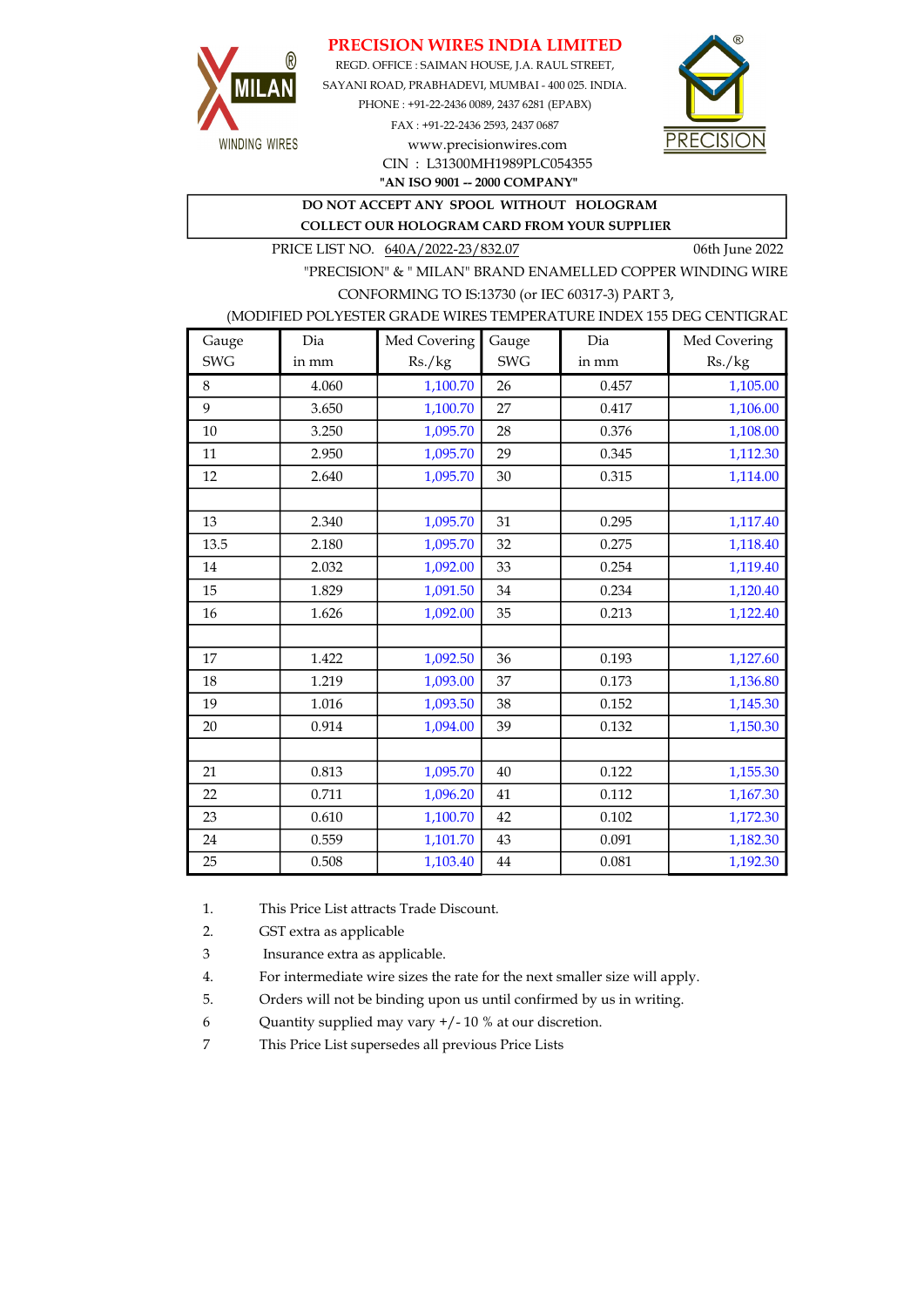

## PRECISION WIRES INDIA LIMITED

SAYANI ROAD, PRABHADEVI, MUMBAI - 400 025. INDIA. PHONE : +91-22-2436 0089, 2437 6281 (EPABX) FAX : +91-22-2436 2593, 2437 0687 www.precisionwires.com REGD. OFFICE : SAIMAN HOUSE, J.A. RAUL STREET,



CIN : L31300MH1989PLC054355 "AN ISO 9001 -- 2000 COMPANY"

DO NOT ACCEPT ANY SPOOL WITHOUT HOLOGRAM COLLECT OUR HOLOGRAM CARD FROM YOUR SUPPLIER

PRICE LIST NO. 640B/2022-23/832.07 06th June 2022

"PRECISION" & " MILAN" BRAND ENAMELLED COPPER WINDING WIRE CONFORMING TO IS:13730 PART 13, ( IEC 60317-13)

#### (DUAL COATED WIRES CLASS H+ WIRES TEMPERATURE INDEX 200 DEG CENTIGRAD

| Gauge           | Dia   | Med Covering | Gauge           | Dia   | Med Covering |
|-----------------|-------|--------------|-----------------|-------|--------------|
| <b>SWG</b>      | in mm | Rs./kg       | <b>SWG</b>      | in mm | Rs./kg       |
| 8               | 4.060 | 1,125.50     | 26              | 0.457 | 1,127.20     |
| 9               | 3.650 | 1,125.50     | 27              | 0.417 | 1,128.70     |
| 10              | 3.250 | 1,122.50     | 28              | 0.376 | 1,130.20     |
| 11              | 2.950 | 1,122.50     | 29              | 0.345 | 1,133.70     |
| $\overline{12}$ | 2.640 | 1,122.50     | $\overline{30}$ | 0.315 | 1,134.70     |
|                 |       |              |                 |       |              |
| 13              | 2.340 | 1,122.50     | 31              | 0.295 | 1,137.60     |
| 13.5            | 2.180 | 1,122.50     | 32              | 0.275 | 1,138.60     |
| 14              | 2.032 | 1,118.00     | 33              | 0.254 | 1,139.60     |
| 15              | 1.829 | 1,117.50     | 34              | 0.234 | 1,140.60     |
| 16              | 1.626 | 1,118.00     | 35              | 0.213 | 1,142.60     |
|                 |       |              |                 |       |              |
| 17              | 1.422 | 1,118.50     | 36              | 0.193 | 1,147.10     |
| 18              | 1.219 | 1,119.00     | 37              | 0.173 | 1,154.10     |
| 19              | 1.016 | 1,119.50     | 38              | 0.152 | 1,162.60     |
| 20              | 0.914 | 1,120.00     | 39              | 0.132 | 1,167.60     |
|                 |       |              |                 |       |              |
| 21              | 0.813 | 1,121.70     | 40              | 0.122 | 1,172.60     |
| 22              | 0.711 | 1,122.20     | 41              | 0.112 | 1,184.60     |
| 23              | 0.610 | 1,124.20     | 42              | 0.102 | 1,192.60     |
| 24              | 0.559 | 1,125.20     | 43              | 0.091 | 1,199.60     |
| 25              | 0.508 | 1,126.20     | $\bf 44$        | 0.081 | 1,209.60     |

- 1. This Price List attracts Trade Discount.
- 2. GST extra as applicable
- 3 Insurance extra as applicable.
- 4. For intermediate wire sizes the rate for the next smaller size will apply
- 5. Orders will not be binding upon us until confirmed by us in writing.
- 6. Quantity supplied may vary  $+/-10\%$  at our discretion.
- 7 This Price List supersedes all previous Price Lists



## PRECISION WIRES INDIA LIMITED

REGD. OFFICE : SAIMAN HOUSE, J.A. RAUL STREET, SAYANI ROAD, PRABHADEVI, MUMBAI - 400 025. INDIA. PHONE : +91-22-2436 0089, 2437 6281 (EPABX)

> FAX : +91-22-2436 2593, 2437 0687 www.precisionwires.com CIN : L31300MH1989PLC054355